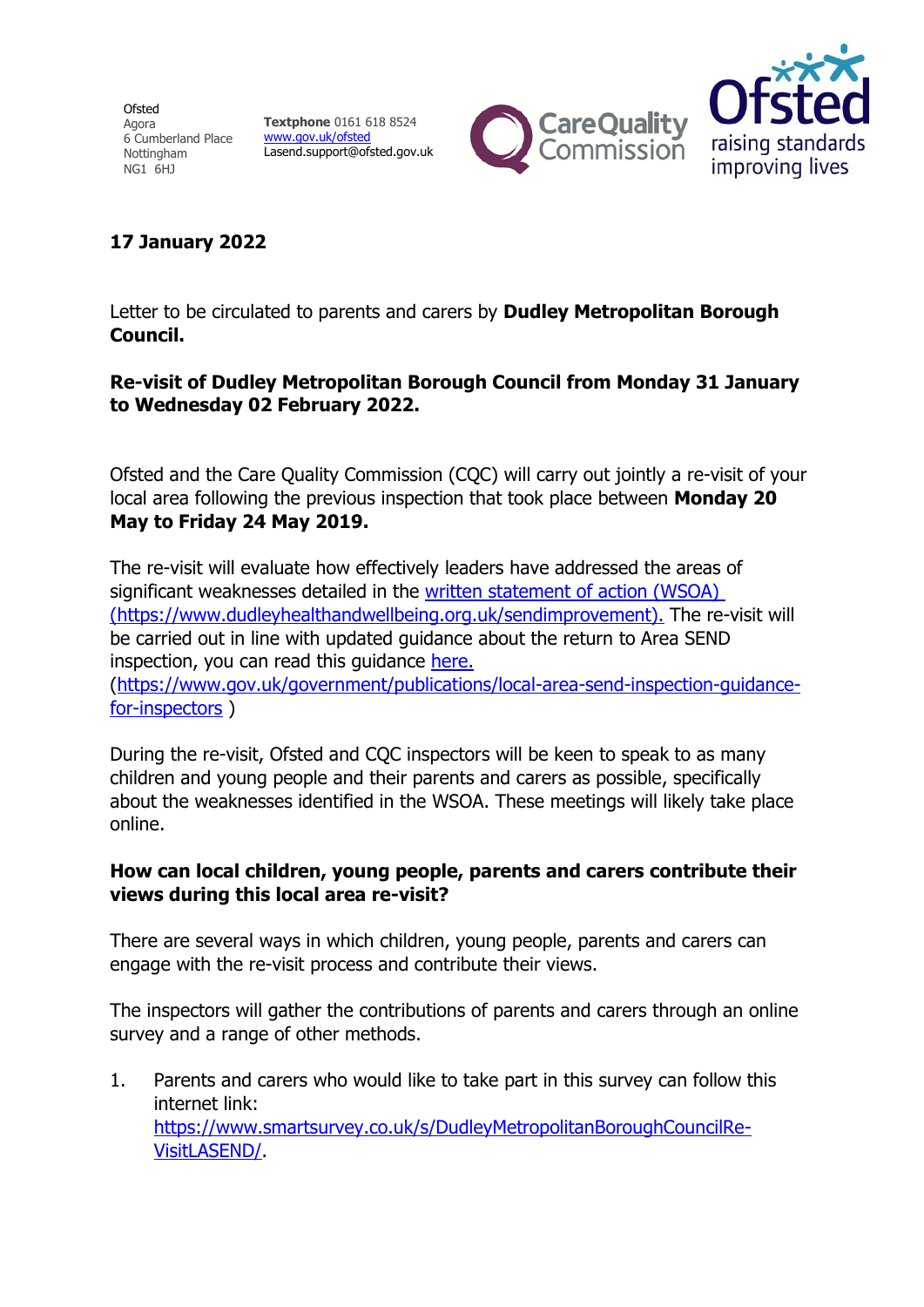

The survey will open at 12 noon on **Monday 24 January and close at 12 noon on Friday 28 January 2022.**

Parents and carers can submit their contributions via the online survey using the link provided above.

2. Parents and carers can contact their local Parent Carer Forum to find out more about about how they can contribute their views during the local area re-visit. The main means to do this will be through an open Teams meeting on **Tuesday 1 February 11am-12 midday**, details of which will be shared by the Parent Carer Forum and the local area. Details of this meeting and how to join can be found at [https://dudleyci.co.uk/news/joint-local-area-send-revisit](https://dudleyci.co.uk/news/joint-local-area-send-revisit-announced-for-31-january)[announced-for-31-january](https://dudleyci.co.uk/news/joint-local-area-send-revisit-announced-for-31-january)

Details about the local area SEND re-visit will be available on your local authority's website and distributed through the local area's Clinical Commissioning Group/s (CCGs).

## **Information gathered during the re-visit**

During this re-visit, inspectors may collect information about children and young people in the area. They may look at local area records, speak to local area officers and leaders at educational settings, and speak to children, young people and parents or carers. No names will be recorded, but some of the information collected may identify a particular child, young person or adult. Ofsted and the COC will use this information to prepare their re-visit outcomes letter, and for the purposes set out in their privacy notices. No information will be published that identifies any individual in the outcomes letter.

If you wish to know more about how we use the information, please see our privacy notice relating to area SEND on our website. If you have any concerns about our use of personal data, please email [informationrequest@ofsted.gov.uk](mailto:informationrequest@ofsted.gov.uk) and/or the CQC at [information.access@cqc.org.uk.](mailto:information.access@cqc.org.uk)

Information on Ofsted's and the CQC's privacy notices is available on the links below:

[https://www.gov.uk/government/publications/ofsted-privacy-notices/social-care](https://www.gov.uk/government/publications/ofsted-privacy-notices/social-care-ofsted-privacy-notice#local-area-send-inspections)[ofsted-privacy-notice#local-area-send-inspections](https://www.gov.uk/government/publications/ofsted-privacy-notices/social-care-ofsted-privacy-notice#local-area-send-inspections)

<http://www.cqc.org.uk/about-us/our-policies/privacy-statement>

While we recognise that many parents and carers may have views on their experience that extend beyond the focus of the WSOA, we would like parents and carers to understand that the focus of the inspectors during the re-visit will only be the areas of significant weakness identified at the previous inspection. The re-visit team will consider how well leaders have addressed each of the areas of significant